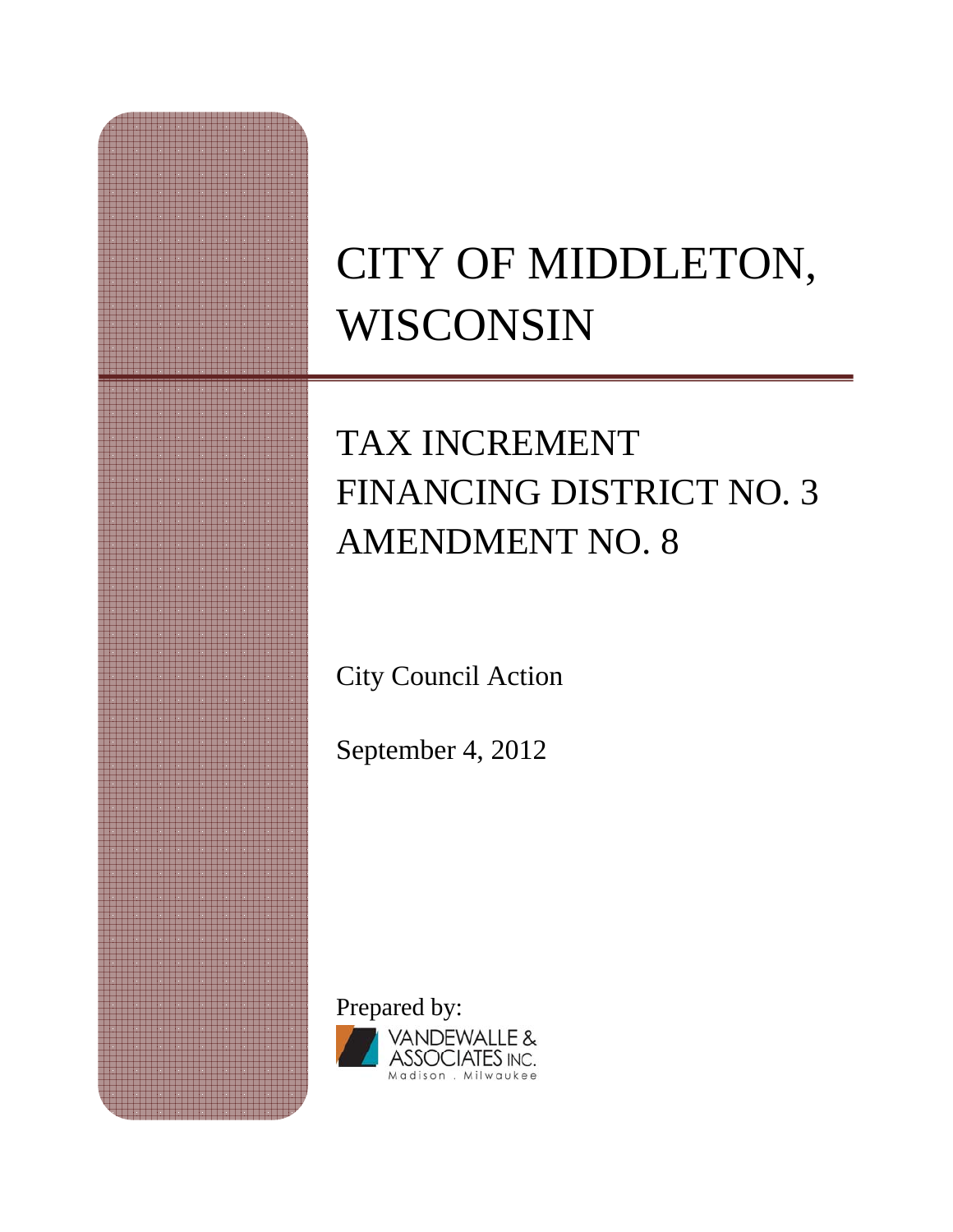#### **TABLE OF CONTENTS**

| SECTION II. DESCRIPTION OF HOW TAX INCREMENT DISTRICT NO. 3 WILL PROMOTE THE ORDERLY                                                                                           |
|--------------------------------------------------------------------------------------------------------------------------------------------------------------------------------|
|                                                                                                                                                                                |
|                                                                                                                                                                                |
|                                                                                                                                                                                |
|                                                                                                                                                                                |
| SECTION VIII. CONSISTENCY OF ACTIVITIES WITHIN TAX INCREMENT DISTRICT #3 WITH THE CITY<br>ZONING ORDINANCE, MASTER PLAN AND OTHER DEVELOPMENT ORDINANCES3                      |
|                                                                                                                                                                                |
|                                                                                                                                                                                |
|                                                                                                                                                                                |
| APPENDIX A: 2011-2012 WISCONSIN ACT 139<br>APPENDIX B: LETTERS TO TAXING JURISDICTIONS<br>APPENDIX C: PROOFS OF PUBLICATION FOR PLAN COMMISSION HEARING AND FIRST JOINT REVIEW |
| <b>BOARD MEETING</b><br>APPENDIX D: PLAN COMMISSION PUBLIC HEARING MINUTES                                                                                                     |
| APPENDIX E: PLAN COMMISSION RESOLUTION APPROVING TID #3, AMENDMENT NO. 8 PROJECT<br><b>PLAN</b>                                                                                |
| APPENDIX F: CITY COUNCIL RESOLUTION APPROVING TID #3, AMENDMENT NO. 8 PROJECT PLAN                                                                                             |
| APPENDIX G: PROOF OF PUBLICATION FOR JOINT REVIEW BOARD FINAL MEETING NOTICE                                                                                                   |
| <b>APPENDIX H: JOINT REVIEW BOARD MINUTES</b>                                                                                                                                  |
| APPENDIX I: JOINT REVIEW BOARD FINAL INFORMATION AND DECISION ON TID #3, AMENDMENT<br><b>NO.8</b>                                                                              |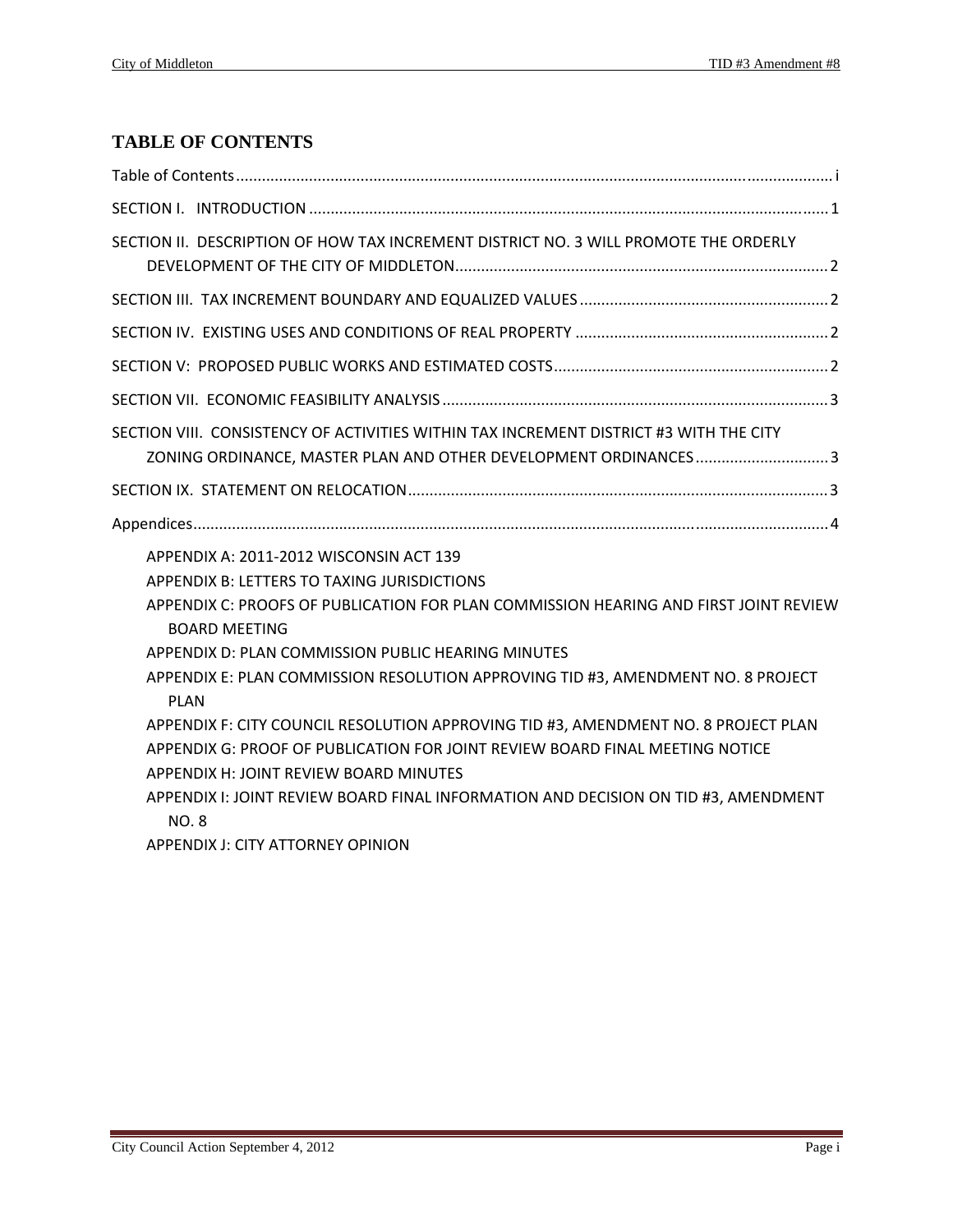#### **SECTION I. INTRODUCTION**

On March 21, 2012, the state enacted 2011-2012 Wisconsin Act 139 (see Appendix A), which extended the spending period of Middleton Tax Increment Finance District (TID) #3 to 32 years and extended the total life of the TID to 37 years (to 2025 and 2030 respectively). The Act also permits a total of seven project plan amendments to alter the TID boundaries. Section 66.1105(4)(h)6 of the Tax Increment Law provides that a formal amendment to a TID project plan is not required if an extended spending period is authorized by a provision of state law. Nevertheless, the City of Middleton is proposing this amendment to share and discuss this change and its benefits with the public and members of the Joint Review Board through the project plan amendment process.

Middleton TID #3 was initially established in September 1993 and added parcels in 1996 to yield a base value of \$64.7 million. Since then, the tools offered by the TID have been used judiciously by the City to leverage unprecedented levels of private development that has truly transformed the community. Further, as values in the TID have increased, the City has continually worked to share these benefits with the overlaying taxing districts as soon as possible through three subtractions of area within the TID (2006, 2009 and 2011) totaling more than \$270 million in incremental assessed valuation. As a result, all taxing districts are now able to share in the more than \$5 million in annual tax revenues generated by these subtracted parcels.

As described in the City's presentation to the state legislature in requesting approval of the TID #3 time extensions, the community is poised to continue retaining and expanding existing businesses and attracting additional investment and job creation within the TID provided the TID resources can continue to be employed. The \$7 million expansion of Electronic Theater Controls' international headquarters, the new headquarters building for Spectrum, and the pending expansion of two other major employers already here are just the most recent, but by no means the last, of the types of solid businesses the community can retain , expand, and attract. Perhaps more important than their additions to our tax base, all four of these companies pay annual salaries and benefits averaging \$60,000. Although not all of these projects, nor all of those in the future, will receive direct benefits from the TID, the infrastructure projects, amenities and other resources provided by the TID will help to ensure that Middleton remains a highly desirable and highly competitive location for our existing business and others seeking to make significant investments who pay high wages and provide excellent benefits.

Amendment No. 7 to the TID #3 project plan approved by the Joint Review Board on September 29, 2011, described several additional projects and authorized up to \$45.5 million in expenditures for them and their related financing costs as well as district administrative and support costs. No changes to these and all other previously authorized projects or the authorized combined level of expenditures are proposed in this Amendment No. 8, other than having until 2025 to undertake them and having until 2030 to recover the TID's cost of investment in them.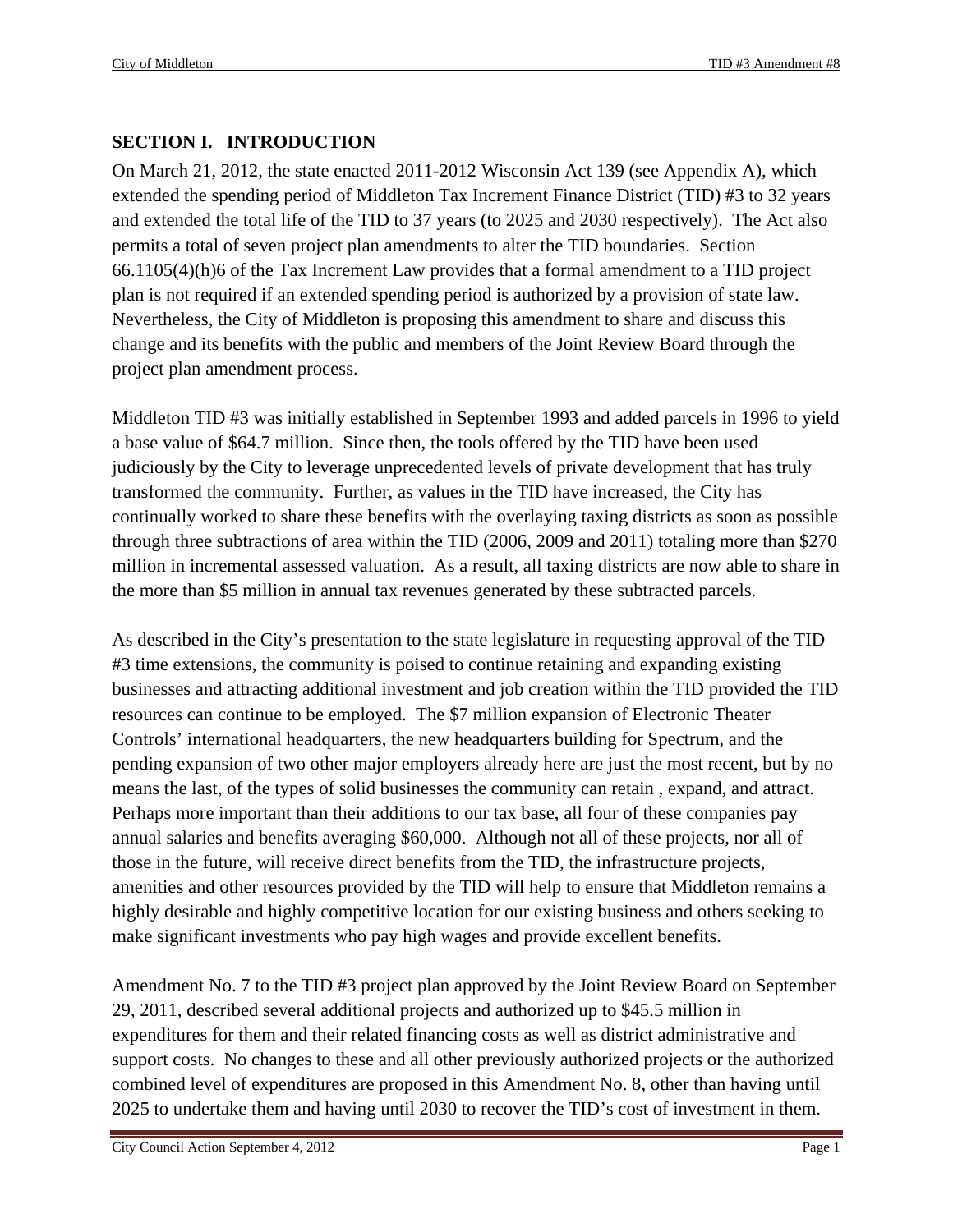As described in Amendment No. 7, all authorized projects are contingent upon the availability of future incremental tax revenues to pay for them. Most of the existing TID revenues have been committed through 2020; however, the existing TID debt is expected to be retired in that year. After that, about \$16.3 million in revenue attributable to increment from existing development is expected to be available to undertake projects as necessary to encourage further expansions and additional development and job creation. As in the past, the City will continue to take a conservative and responsible approach to undertaking additional costs and will take all steps necessary to ensure that any additional project costs and debt incurred by the TID will not impair the ability to close it within the newly authorized time frame and with a positive cash balance.

The levels of development and private investment in TID #3 since its creation have exceeded all expectations but truly could not have been accomplished *but for* the availability of the resources provided by the TID and the cooperation and support received from all overlaying taxing jurisdictions. The authorized time extensions will help in maintaining the tremendous momentum that has been created to retain and expand businesses and attract additional investment and quality jobs that also likely would not otherwise occur but for the tools offered by the TID. The City fully intends to continue its track record of responsible use of TID resources and fully expects that it will continue to yield significant returns to all overlying taxing jurisdictions and the people they serve.

#### **SECTION II. DESCRIPTION OF HOW TAX INCREMENT DISTRICT NO. 3 WILL PROMOTE THE ORDERLY DEVELOPMENT OF THE CITY OF MIDDLETON**

No change has been made to this section in this amendment.

#### **SECTION III. TAX INCREMENT BOUNDARY AND EQUALIZED VALUES**

No change has been made to this section in this amendment.

#### **SECTION IV. EXISTING USES AND CONDITIONS OF REAL PROPERTY**

No change has been made to this section in this amendment.

#### **SECTION V: PROPOSED PUBLIC WORKS AND ESTIMATED COSTS**

No changes to the projects or total expenditures previously authorized are proposed other than the City shall now have until 2025 to undertake them and until 2030 to recover the TID's cost of investment in them.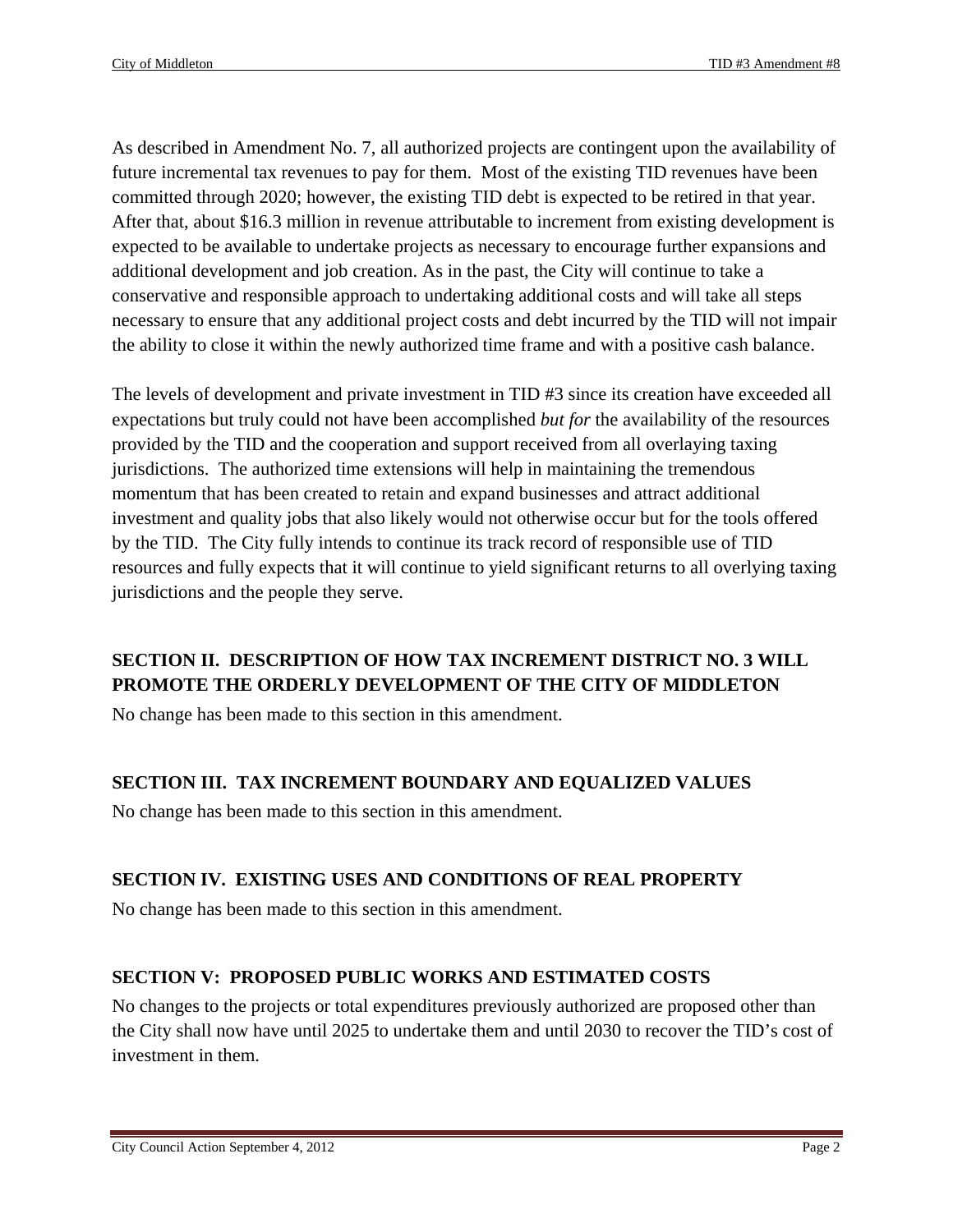#### S**ECTION VI. NON TAX REVENUES**

No change has been made to this section in this amendment.

#### **SECTION VII. ECONOMIC FEASIBILITY ANALYSIS**

No changes to the projects or total expenditures previously authorized are proposed other than the City shall now have until 2025 to undertake them and until 2030 to recover the TID's cost of investment in them.

#### **SECTION VIII. CONSISTENCY OF ACTIVITIES WITHIN TAX INCREMENT DISTRICT #3 WITH THE CITY ZONING ORDINANCE, MASTER PLAN AND OTHER DEVELOPMENT ORDINANCES**

No change has been made to this section in this amendment.

#### **SECTION IX. STATEMENT ON RELOCATION**

No change has been made to this section in this amendment.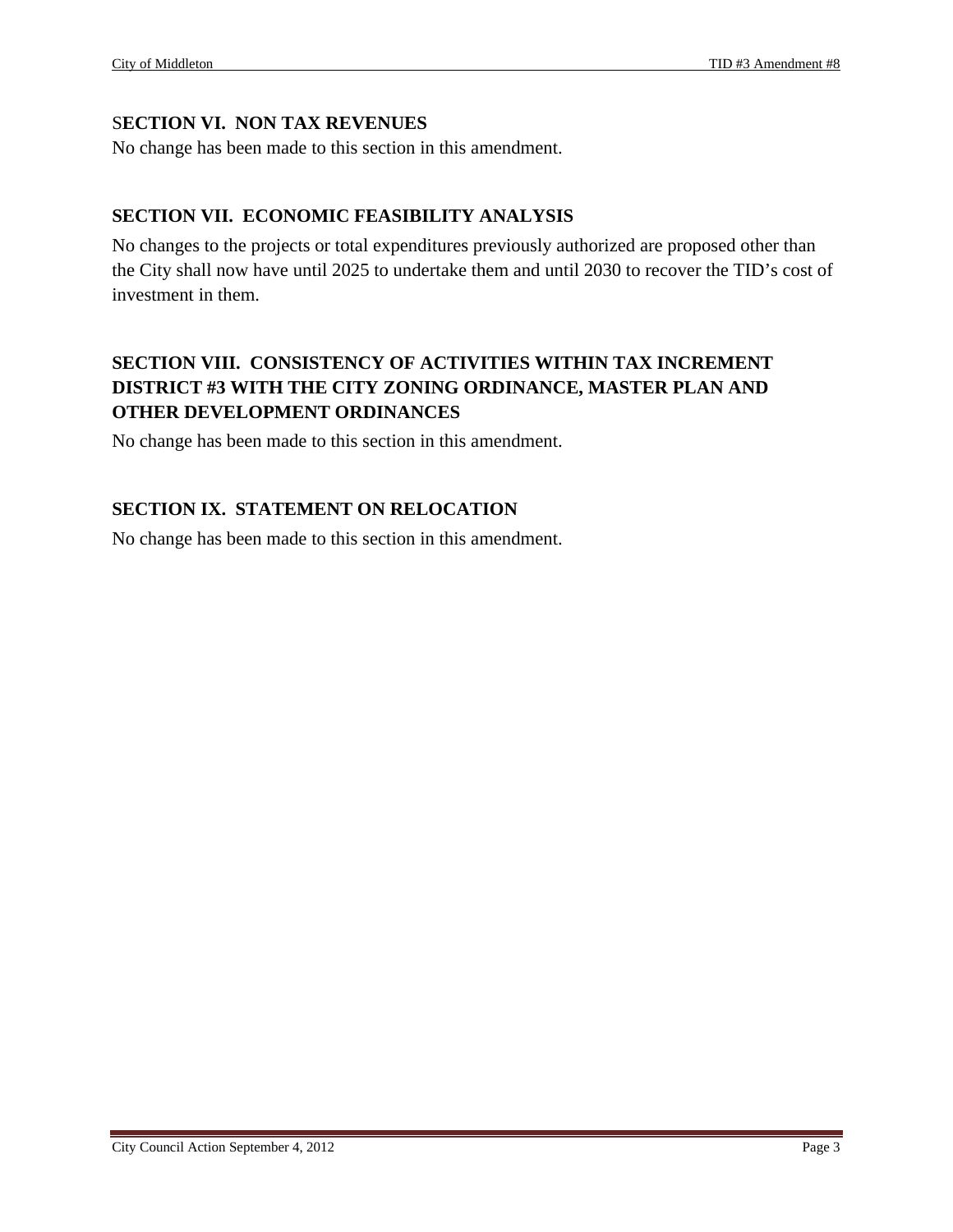#### **APPENDICES**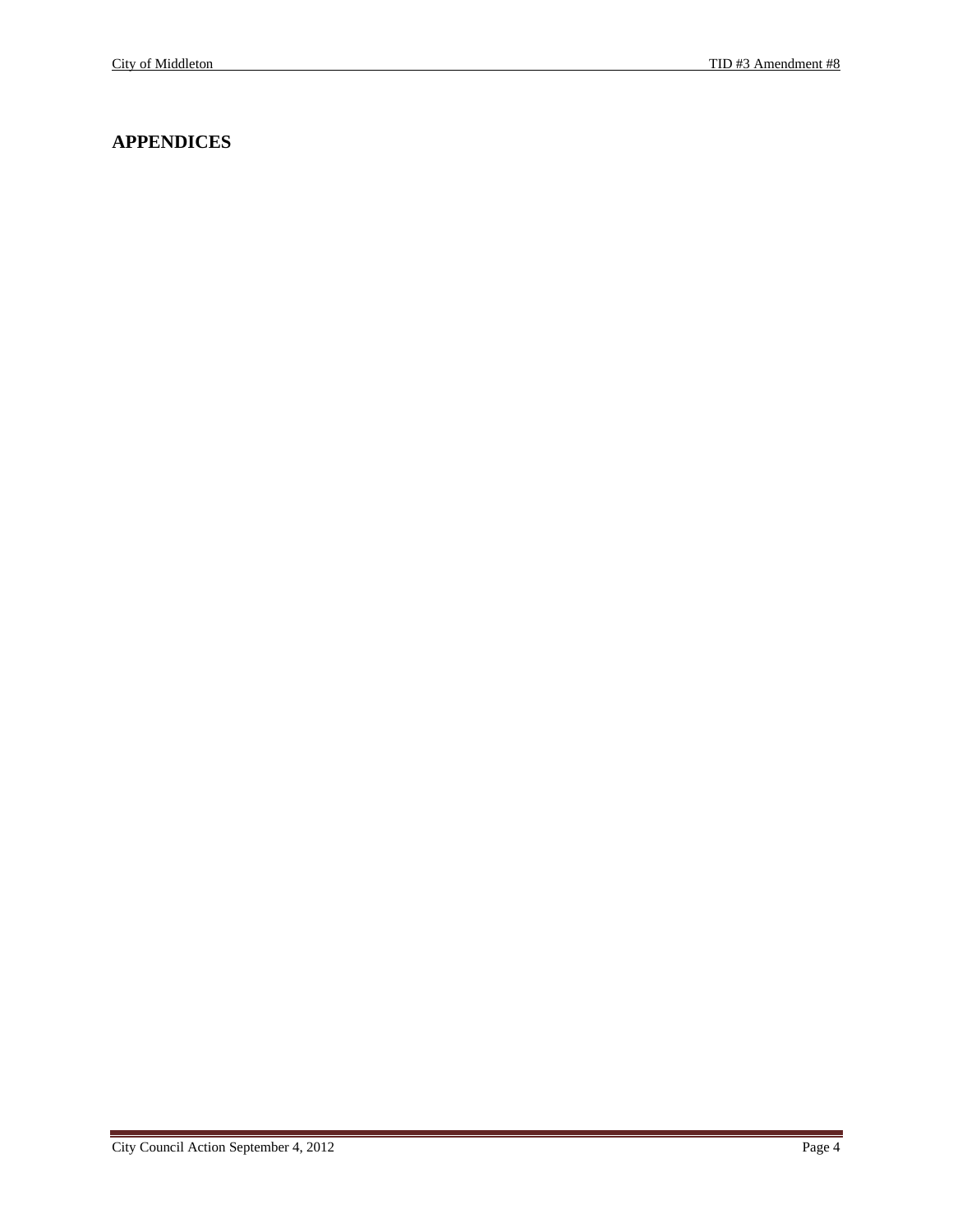#### **APPENDIX A: 2011-2012 WISCONSIN ACT 139**

#### **APPENDIX B: LETTERS TO TAXING JURISDICTIONS**

- **APPENDIX C: PROOFS OF PUBLICATION FOR PLAN COMMISSION HEARING AND FIRST JOINT REVIEW BOARD MEETING**
- **APPENDIX D: PLAN COMMISSION PUBLIC HEARING MINUTES**
- **APPENDIX E: PLAN COMMISSION RESOLUTION APPROVING TID #3, AMENDMENT NO. 8 PROJECT PLAN**
- **APPENDIX F: CITY COUNCIL RESOLUTION APPROVING TID #3, AMENDMENT NO. 8 PROJECT PLAN**
- **APPENDIX G: PROOF OF PUBLICATION FOR JOINT REVIEW BOARD FINAL MEETING NOTICE**
- **APPENDIX H: JOINT REVIEW BOARD MINUTES**
- **APPENDIX I: JOINT REVIEW BOARD FINAL INFORMATION AND DECISION ON TID #3, AMENDMENT NO. 8**

#### **APPENDIX J: CITY ATTORNEY OPINION**